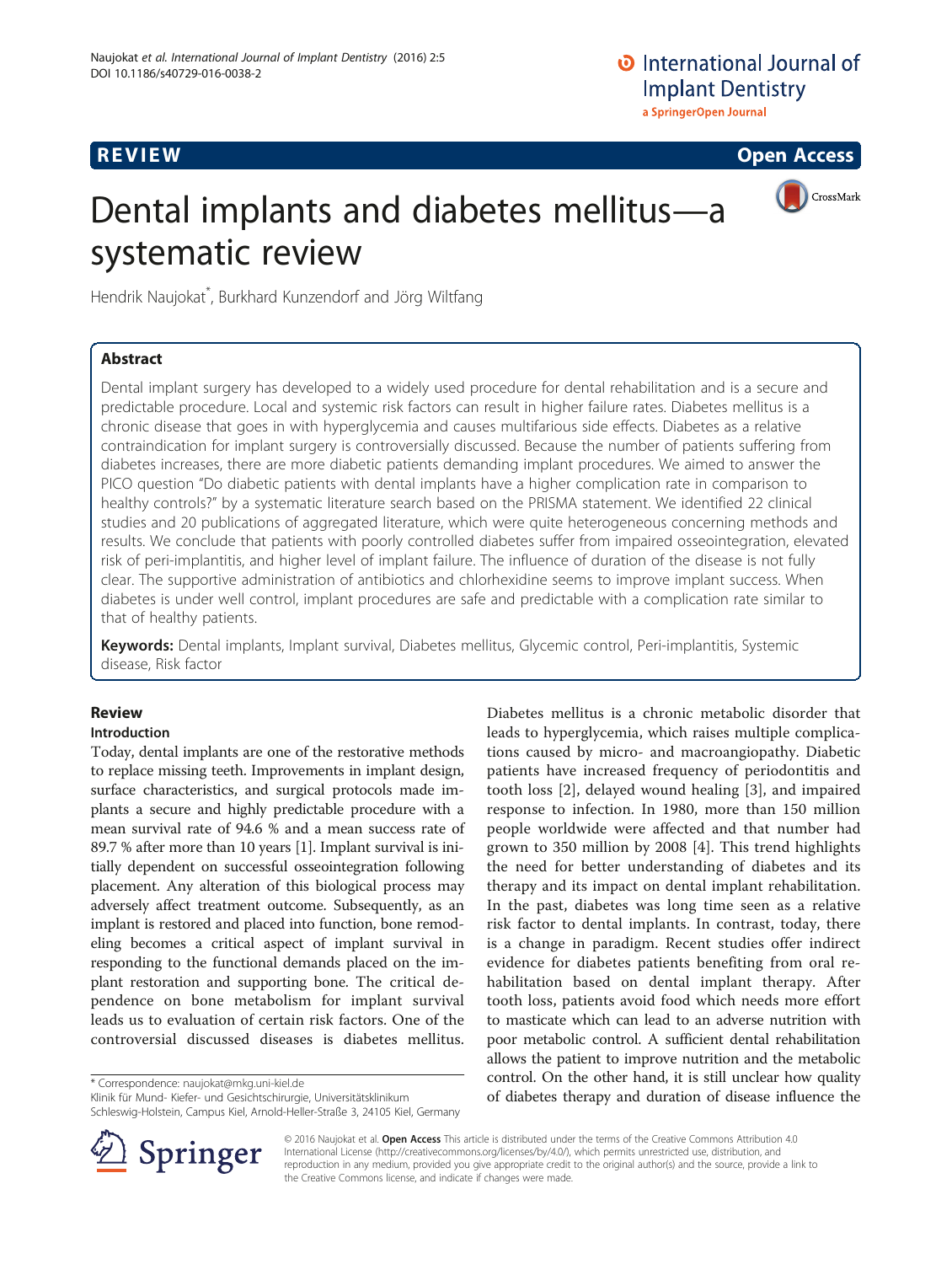success of dental implants. The ability to anticipate outcomes is an essential part of risk management in dental implant surgery. Recognizing conditions that place the patient at a higher risk of complications will allow the surgeon to make informed decisions and refine the treatment plan to optimize the outcomes [\[5](#page-8-0)].

Therefore, we conducted a systematic review of published clinical studies to investigate whether dental implant placement in diabetic vs. non-diabetic patients yields any detrimental effects on postoperative complications, peri-implantitis, and implant failure rate. The main goal is to get a more detailed view on the influence of quality of glycemic control and duration of disease to give recommendation for treatment options and surgical protocols.

# Materials and methods

The substructure of the systematic review is based on the PRISMA statement [\[6](#page-8-0)]. The focused question according to the PICO schema is: "Do diabetic patients with dental implants have a higher complication rate in comparison to healthy controls?"

## Search strategies

The systematic literature search was performed by an independent scientist (Burkhard Kunzendorf). The following databases were incorporated in the systematic search for relevant literature: PubMed, Embase, AWMF Online, National Guideline Clearinghouse, Guidelines International Network, and Cochrane Library. The following search terms were used: dental implants AND diabetes, transgingival implants AND diabetes, maxillary augmentation AND diabetes, mandibular augmentation AND diabetes, peri-implantitis AND diabetes, Zahnimplantate AND Diabetes, Kieferkammaufbau AND Diabetes, Periimplantitis AND Diabetes. Electronic search was complemented by an iterative hand-search in the reference lists of the already identified articles. The time period of the literature search was between 10 April and 7 May 2015. Endnote X7 was used for the electronic management of the literature.

# Study inclusion and exclusion criteria

During the first stage of study selection, the titles and abstracts were screened and evaluated according to the following inclusion criteria: English or German language, retrospective and prospective clinical trials, observational studies, cross-sectional studies, cohort studies, and case series. During this procedure, the pre-selected publications were evaluated according to the following exclusion criteria: in vitro studies, animal studies, case reports with less than 10 patients, and publications older than 15 years.

# Quality and risk of bias assessment of selected studies

A quality assessment of all selected full-text articles was performed. It made no sense to use the Cochrane collaboration tool for assessing risk of bias for randomized controlled studies since the majority of the included studies were not randomized or retrospective case series. Instead, a system modified from the US Agency for Healthcare Research and Quality Methods Guide for Comparative Effectiveness Reviews was used, which asked for the sources of possible bias [\[7](#page-8-0)]. The criteria were each judged with low, medium, high, or unknown risk of bias: case selection bias and confounding, attrition bias (loss of participants), detection bias (reliable measures), and reporting bias (selective or incomplete reporting), followed by a summary of the risk.

# Results

# Study selection

There are no guidelines existing to the topic of dental implants and diabetes mellitus. A total of 327 potentially relevant titles and abstracts were found by the electronic search and additional evaluation of reference lists. During the first screening, 230 publications were excluded based on the title and keywords. Additionally, 24 titles were excluded based on abstract evaluation. Seventythree full-text articles were thoroughly evaluated. A total of 51 papers had to be excluded at this stage because they did not fulfil the inclusion criteria of the present systematic review. Twenty-two articles went into qualitative assessment (Fig. [1\)](#page-2-0). Because of too few studies, heterogenic study design, and incompletely reported data like type of diabetes therapy, quality of glycemic control, and duration of disease, the quantitative data synthesis could not be performed in the way necessary for metaanalysis. Additionally, we identified 20 reviews and meta-analyses. They are excluded from our results.

# Evaluation of study quality and risk of bias

The majority  $(n = 12)$  of the 22 studies were prospective and one of these studies was a multicenter study. Eight were retrospective and two were cross-sectional studies. Randomization of patients was not readable in any of the studies (Table [1](#page-3-0)). Despite a low evidence level in terms of study design, there were no major concerns about risk of bias; 13/22 studies were rated with a low risk of bias, 9/22 had a medium risk. No study had a high risk of bias, and consequently no further study was excluded at this stage because of bias (Table [2\)](#page-6-0).

# Diabetes and osseointegration

Osseointegration describes the process of formation of a direct interface between the implant and bone, without intervening soft tissue. This process is prerequisite for implant stability and inflammation-free survival. It includes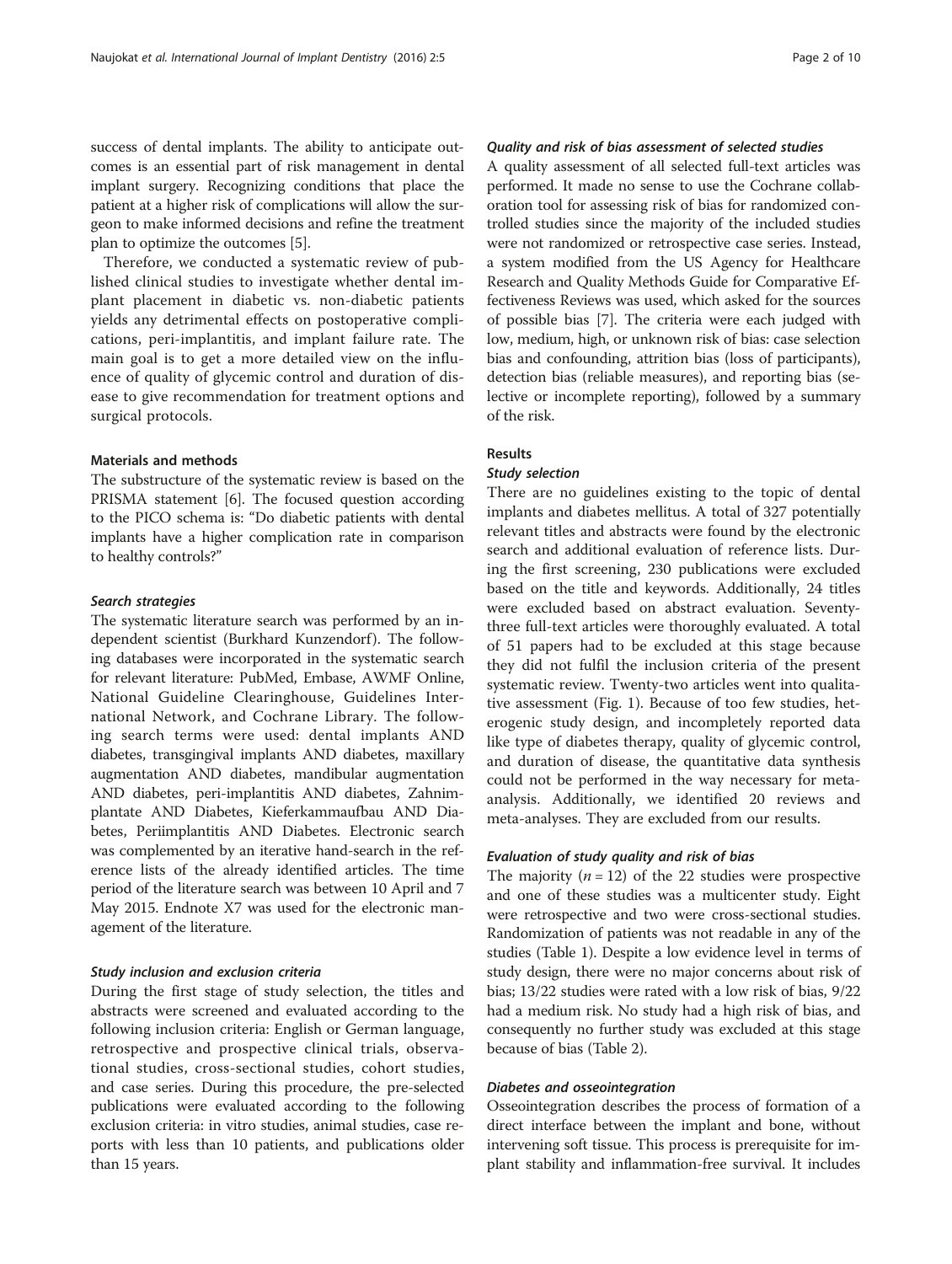Identification

<span id="page-2-0"></span>



remodeling of the surrounding bone with migrations and proliferation of osteoblasts and supporting connective tissue. We identified two prospective studies investigating the influence of type II diabetes on osseointegration. They are published by the same author but are independent studies from different years [\[8, 9\]](#page-8-0). In both studies, the patients included were stratified by HbA1c levels as well-controlled (HbA1c 6.1–8 %), moderately controlled (HbA1c 8.1– 10 %), and poorly controlled (HbA1c  $\geq$ 10 %). The healthy control had HbA1c ≤6 %. Patients with poorly controlled diabetes have lower stability at the first 2 to 6 weeks. In the following weeks, stability reaches the baseline again, but reaching baseline takes two times the duration it needs in the healthy treatment group. Looking at the implant stability 1 year after implantation, there is no difference between the groups, not even to the poorly controlled HbA1c.

# Diabetes and peri-implantitis

We found two prospective, two cross-sectional, and one retrospective study examining the influence of diabetes on peri-implantitis. The conclusions are quite heterogeneous. The study of Aguilar-Salvatierra [[10\]](#page-8-0) started to evaluate 2 years after insertion and found that the number of patients suffering from peri-implant inflammation increases with elevated HbA1c values. The population was divided into well-controlled (HbA1c 6–8 %), moderately controlled (HbA1c 8–10 %), and poorly controlled (HbA1c >10 %), but there was no healthy control. The two cross-sectional studies yield an elevated relative risk for peri-implantitis of 1.9 and 4.1 caused by diabetes [\[11](#page-8-0), [12](#page-8-0)]. The duration of these studies was 6 months to 5 years and 10 years, respectively. On the other hand, the retrospective study of Turkyilmaz [[13](#page-8-0)] showed no evidence of diminished clinical success 1 year after implantation, defined by negative bleeding on probing, no pathological probing depth, and a marginal bone loss of  $0.3 \pm 0.1$  mm in a population of type II diabetics. The results in the prospective study of Gomez-Moreno [[14\]](#page-8-0) show that elevated HbA1c causes more bone resorption after 3 years, but this effect is not significant. The bleeding on probing is more often in the poorly controlled population, but the probing depth is not increased.

# Diabetes and implant survival

Implant survival is an easily defined and measured endpoint for dental implant therapy. Nearly every study reports its implant survival rate. Our literature search identified 18 publications with these data. We divided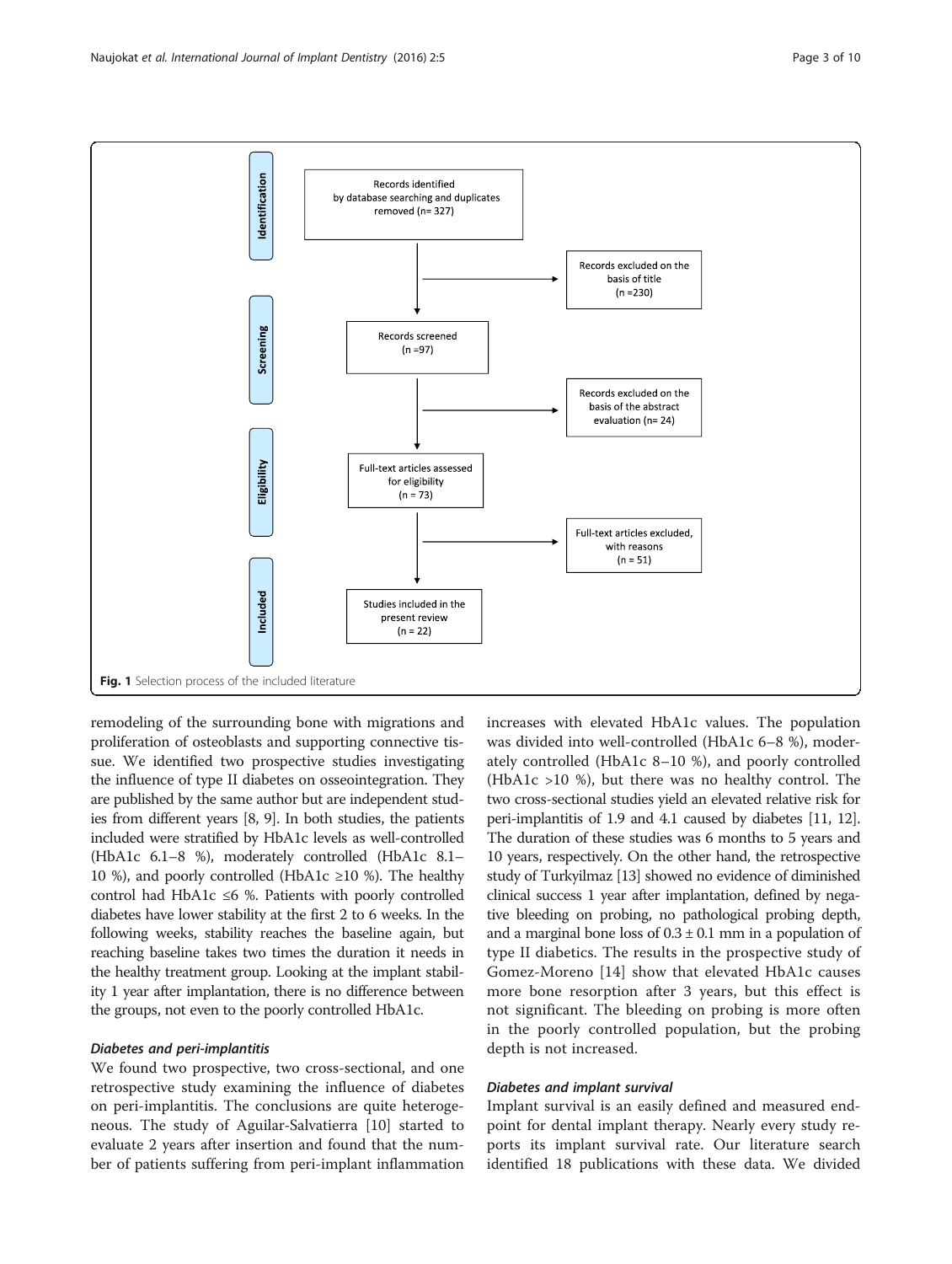| Author                  | Year | Study type                           | Diabetes Control<br>type |                          | Diabetes<br>therapy                       | Glycemic<br>control<br>[HbA1c %]                                       | Duration<br>of diabetes patients<br>(years) | Number of                                    | Number of<br>implants | Duration<br>of study<br>(years) | Implant<br>survival [%]  | Conclusion                                                                                                                                                                                               |
|-------------------------|------|--------------------------------------|--------------------------|--------------------------|-------------------------------------------|------------------------------------------------------------------------|---------------------------------------------|----------------------------------------------|-----------------------|---------------------------------|--------------------------|----------------------------------------------------------------------------------------------------------------------------------------------------------------------------------------------------------|
| Alsaadi                 | 2007 | Retrospective Type II                |                          | Non-<br>diabetes         | n.d.                                      | n.d.                                                                   | n.d.                                        | 2004<br>(overall)                            | 6946<br>(overall)     | 6 months                        | 96.4<br>(global)         | Diabetes does not cause higher<br>failure rate in the first 6 months.                                                                                                                                    |
| Aquilar-<br>Salvatierra |      | 2015 Prospective                     | Type II                  | 3 groups n.d.<br>(HbA1c) |                                           | 6-8 (well), 8-10 n.d.<br>(moderately),<br>$>10$ (poorly)               |                                             | 85                                           | 85                    | $\overline{2}$                  | 100 vs. 96.6<br>vs. 86.3 | Patients with diabetes can receive<br>implant-based treatments,<br>providing they present moderate<br>HbA1c values. Peri-implantitis<br>increases with elevated HbA1c.                                   |
| Anner                   |      | 2010 Retrospective n.d.              |                          | Non-<br>diabetes         | n.d.                                      | n.d.                                                                   | n.d.                                        | 49 diabetes,<br>475 overall                  | 1626                  | $3 \pm 2$                       | 97.2 vs. 95              | Diabetes was not related to implant<br>survival in this patient cohort.                                                                                                                                  |
|                         |      | Busenlechner 2014 Retrospective n.d. |                          | Non-<br>diabetes         | n.d.                                      | n.d.                                                                   | n.d.                                        | 4316                                         | >10,000               | 8 years                         | 95.1 vs. 97              | Diabetes does not have any<br>influence on implant survival after<br>8 years, if blood sugar is effectively<br>controlled.                                                                               |
| Daubert                 |      | 2015 Cross-<br>sectional             | n.d.                     | Non-<br>diabetes         | n.d.                                      | n.d.                                                                   | n.d.                                        | 8 diabetes,<br>96 overall                    | 225                   | 10                              | n.d.                     | Significant associations between<br>implant failure and diabetes (relative<br>risk 4.8 and 3.3) and peri-implant<br>diseases and diabetes (relative risk 4.1).                                           |
| Dowell                  |      | 2007 Prospective                     | Type II                  | Non-<br>diabetes         | Diet, oral,<br>insulin and<br>combination | 6-8 (well), 8-10 n.d.<br>(moderately),<br>$>10$ (poorly)               |                                             | 25 diabetes, 10 38 diabetes,<br>non-diabetes | $12$ non-<br>diabetes | 4 months                        | 100                      | Diabetes has no negative influence;<br>the quality of glycemic control has<br>no effect on implant success.                                                                                              |
| Erdogan                 |      | 2014 Prospective                     | Type II                  | Non-<br>diabetes         | n.d.                                      | Mean 6.8                                                               | 7.5                                         | 12 diabetes,<br>12 control                   | 43                    | $\overline{1}$                  | 100                      | No significant difference for wound<br>healing, radiographic findings,<br>implant success and volume of<br>augmentation (guided bone<br>regeneration with bone scrapes<br>and bone substitute material). |
| Ferreira                |      | 2006 Cross-<br>sectional             | n.d.                     | Non-<br>diabetes         | n.d.                                      | Blood sugar<br>$>126$ mg/dl<br>or diabetic<br>medication<br>subscribed | n.d.                                        | 212 (overall)                                | 578 (overall)         | 6 months- n.d.<br>5 years       |                          | Risk for peri-implantitis in<br>"uncontrolled" diabetes is 1.9 times<br>higher compared to the non-<br>diabetes group.                                                                                   |
| Fiorellini              |      | 2000 Retrospective Types I           | and II                   | None                     | n.d.                                      | "Proper levels<br>of glycemic<br>control"                              | $8.9 \pm 14.3$                              | 40                                           | 215                   | 6.5                             | 85.6                     | Survival rate is lower than for general<br>population, but there is still a<br>reasonable success rate. Most implant<br>failures are in the first year after<br>loading.                                 |
| Ghiraldini              |      | 2015 Prospective                     | Type II                  | Non-<br>diabetes         | n.d.                                      | <8 (better)<br>$>8$ (poorly)                                           | $10.7 \pm 5$                                | 16 better, 16<br>poorly, 19<br>control       | 51                    | $\overline{1}$                  | 100                      | Poor glycemic control negatively<br>modulated the bone factors during<br>healing, although diabetes<br>(regardless of glycemic control) had<br>no effect on implant stabilization.                       |
| Gomez-<br>Moreno        |      | 2014 Prospective                     | Type II                  | 4 groups n.d.<br>(HbA1c) |                                           | <6 (healthy),<br>6-8 (well), 8-10                                      | n.d.                                        | 67                                           | 67                    | 3                               | n.d.                     | Elevated HbA1c causes more bone<br>loss (not significant) and significantly                                                                                                                              |

# <span id="page-3-0"></span>Table 1 List of the included studies and its main characteristics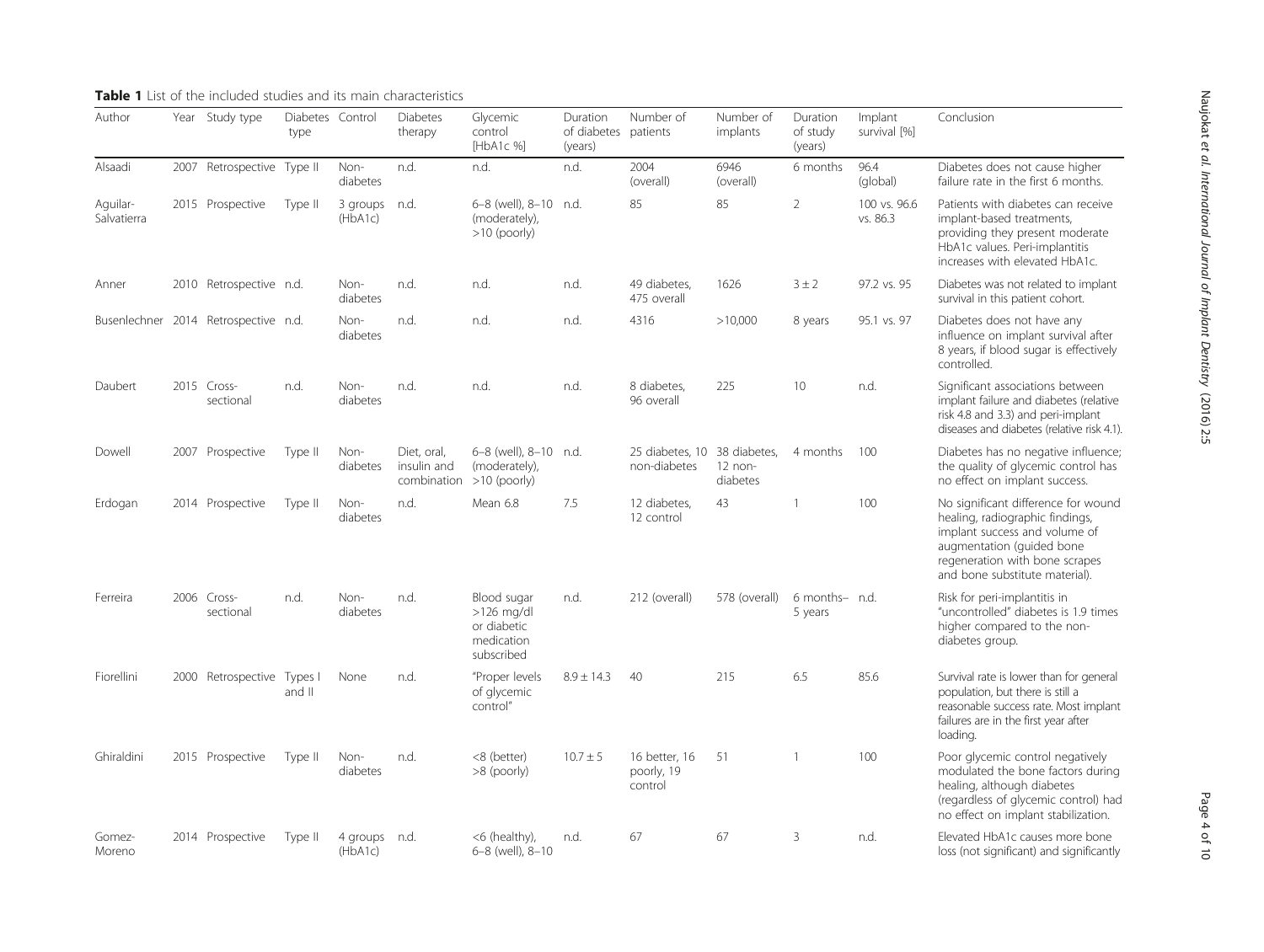|  |  |  |  | <b>Table 1</b> List of the included studies and its main characteristics (Continued) |  |
|--|--|--|--|--------------------------------------------------------------------------------------|--|
|  |  |  |  |                                                                                      |  |

|            |                                  |         |                                          |                                           | (moderately)<br>$>10$ (poorly)                                     |      |                                      |                                          |                |                                | higher BOP. Probing depth is not<br>influenced by glycemic control.                                                                                                                                                                                                    |
|------------|----------------------------------|---------|------------------------------------------|-------------------------------------------|--------------------------------------------------------------------|------|--------------------------------------|------------------------------------------|----------------|--------------------------------|------------------------------------------------------------------------------------------------------------------------------------------------------------------------------------------------------------------------------------------------------------------------|
| Khandelwal | 2011 Prospective                 | Type II | 2 different n.d.<br>types of<br>implants |                                           | 7.5-11.4 (poorly n.d.<br>controlled)                               |      | 24                                   | 48                                       | 4 months       | 98                             | Successful implant therapy in patients<br>suffering poorly controlled diabetes.<br>No difference between the two<br>implant systems.                                                                                                                                   |
| Morris     | 2005 Prospective                 | Type II | Non-<br>diabetes                         | n.d.                                      | n.d.                                                               | n.d. | 663                                  | 255 diabetes, 3<br>2632 non-<br>diabetes |                | 92.2 and 93.2,<br>respectively | Diabetic patients tend to have more<br>failures than non-diabetic patients.<br>The use of CHX resulted in a slight<br>improvement in survival in non-<br>diabetic patients and in a greater<br>improvement in type II patients, the<br>same effect for antibiotic use. |
| Moy        | 2005 Retrospective n.d.          |         | Non-<br>diabetes                         | n.d.                                      | n.d.                                                               | n.d. | 48 diabetes,<br>1140 overall         | 4684<br>(overall)                        | up to 20       | n.d.                           | Significantly increased relative risk for<br>implant failure (relative risk $= 2.75$ ).                                                                                                                                                                                |
| Oates      | 2009 Prospective                 | Type II | Non-<br>diabetes                         | Diet. oral.<br>insulin and                | 6-8 (well), 8-10 n.d.<br>(moderately),<br>combination >10 (poorly) |      | 32                                   | 42                                       | 4 months       |                                | Patients with poorly controlled HbA1c<br>have lower stability in the first 2-6<br>weeks, but it reaches the baseline in<br>the following weeks. But reaching the<br>baseline takes two times the duration<br>it needs in the non-diabetic<br>group.                    |
| Oates      | 2014 Prospective                 | Type II | Non-<br>diabetes                         | n.d.                                      | $6 - 8$ (well), $> 8$<br>(poorly)                                  | n.d. | 44 well, 19<br>poorly, 49<br>control | 220                                      | $\overline{1}$ | 99                             | The initial implant stability is lower<br>in diabetic patient, but 1 year after<br>insertion there in so difference even<br>in the poorly controlled group.<br>Diabetes has no influence on<br>implant survival.                                                       |
| Olson      | 2000 Prospective,<br>multicenter | Type II | None                                     | Diet, oral,<br>insulin and<br>combination | n.d.                                                               | n.d. | 89                                   | 178                                      | 5              | 91 vs. 88                      | Implants in mandibular symphysis in<br>diabetic patient are a predictable<br>procedure. Duration of diabetes may<br>be associated with implant failure,<br>CHX improves implant survival.                                                                              |
| Peled      | 2003 Retrospective Type II       |         | None                                     | n.d.                                      | "Well-controlled," n.d.<br>no data for<br>HbA <sub>1</sub> c       |      | 41                                   | 141                                      | 1 and 5        | 97.3 vs. 94.4                  | No correlation was found between<br>failed implants and glucose level.<br>The clinical outcome of dental<br>implants in a selected group of<br>patients with well-controlled type II<br>diabetes mellitus is satisfying and<br>encouraging.                            |
| Tawil      | 2008 Prospective                 | Type II | Non-<br>diabetes                         | n.d.                                      | <7 (well), 7-9<br>(moderately),<br>>9 (poorly)<br>mean 7.2         | n.d. | 54 diabetes.<br>54 control           | 255 diabetes, 1 to 12<br>244 control     |                | 97.2 vs. 98.8                  | No significant difference for implant<br>survival between the groups and no<br>difference between good and<br>medium glycemic control for bone<br>resorption. Augmentations caused<br>no complications. Duration of<br>diabetes was no confounder.                     |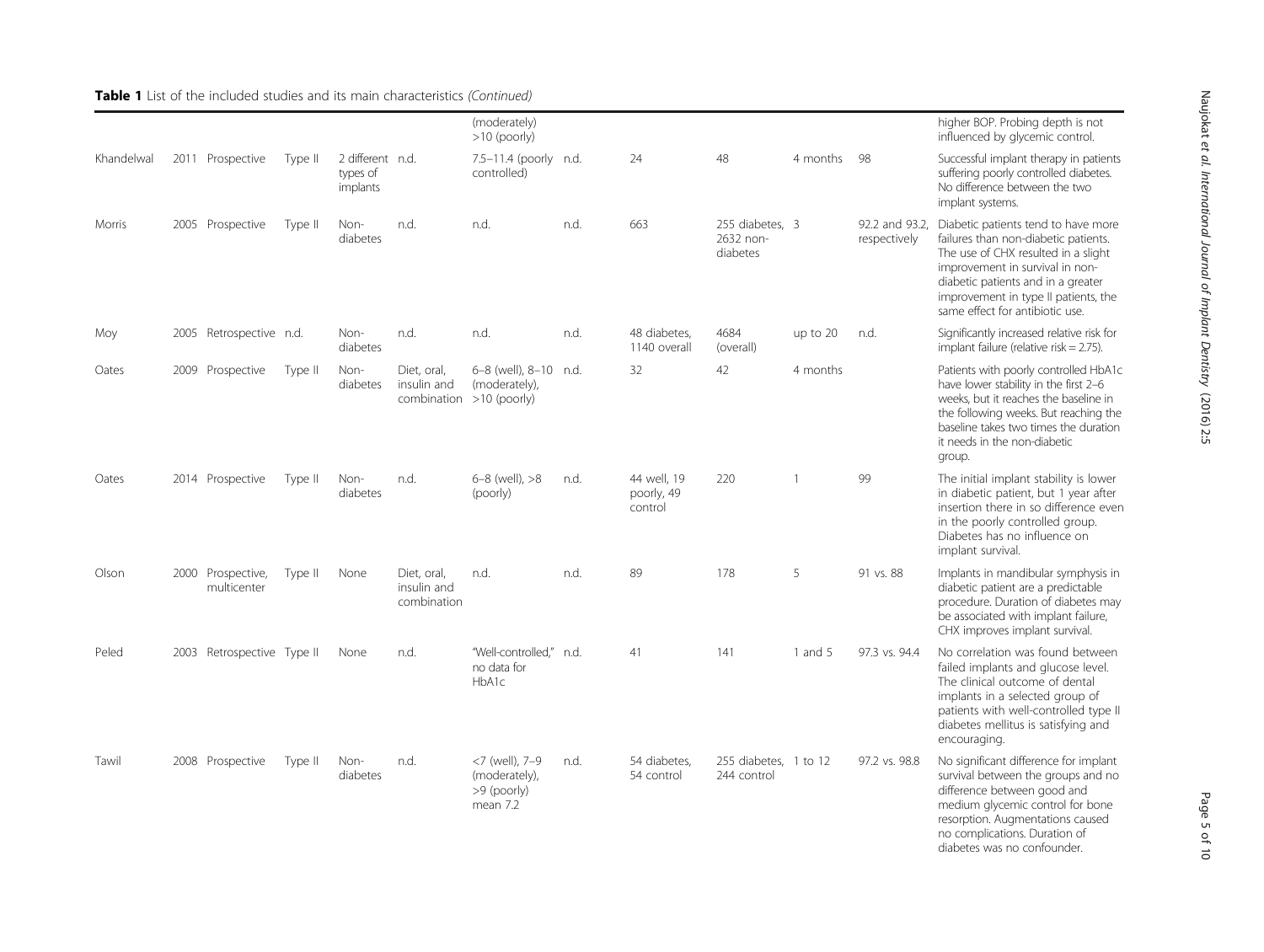|  |  |  |  | <b>Table 1</b> List of the included studies and its main characteristics (Continued) |  |
|--|--|--|--|--------------------------------------------------------------------------------------|--|
|  |  |  |  |                                                                                      |  |

| Tatarakis  |      | 2013 Prospective      | Type II | None             | n.d.                                      | Mean 7.1 | n.d.     | 32   | >32                                    | n.d.          | The clinical, microbiological, salivary<br>biomarkers and psychosocial profiles<br>of patient with diabetes under good<br>control are very similar to those of<br>non-diabetes. |
|------------|------|-----------------------|---------|------------------|-------------------------------------------|----------|----------|------|----------------------------------------|---------------|---------------------------------------------------------------------------------------------------------------------------------------------------------------------------------|
| Turkyilmaz | 2010 | Retrospective Type II |         | None             | Diet, oral,<br>insulin and<br>combination | $5 - 10$ | $5 - 21$ | 10   | 23                                     | 100           | No evidence of diminished clinical<br>success, BOP negative, no pathological<br>probing depth, marginal bone loss<br>$0.3 \pm 0.2$ mm.                                          |
| Zupnik     | 2011 | Retrospective n.d.    |         | Non-<br>diabetes | n.d.                                      | n.d.     | n.d      | n.d. | 25 diabetes, 4<br>316 non-<br>diabetes | 96.4 (global) | Implant failure (explantation) is 2.57<br>times higher for patient with diabetes<br>than patients without diabetes after<br>4 years.                                            |

n.d. no data provided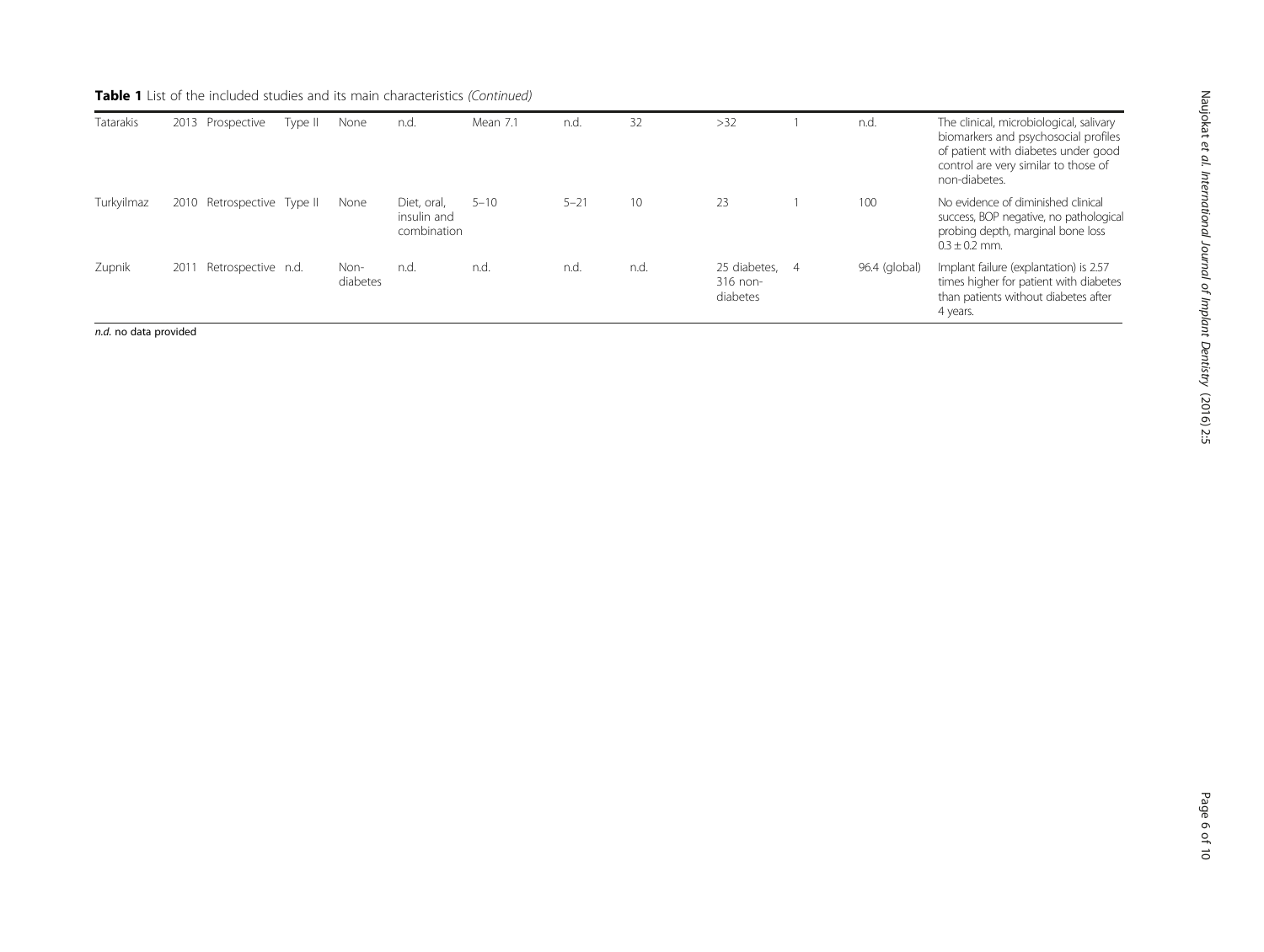| Author                  | Year | Study type                       | Selection bias<br>(homogeneity<br>and confounders) | Performance<br>bias (fidelity<br>to protocol) | Attrition bias<br>(loss of participants) | Detection bias<br>(reliable measures) | Reporting bias<br>(selective reporting<br>or conflict interests) | Summary<br>assessment<br>risk of bias |
|-------------------------|------|----------------------------------|----------------------------------------------------|-----------------------------------------------|------------------------------------------|---------------------------------------|------------------------------------------------------------------|---------------------------------------|
| Alsaadi                 | 2007 | Retrospective                    | H                                                  | U                                             | $\cup$                                   |                                       |                                                                  |                                       |
| Aquilar-<br>Salvatierra |      | 2015 Prospective                 | H                                                  |                                               |                                          |                                       |                                                                  |                                       |
| Anner                   |      | 2010 Retrospective               | Н                                                  | U                                             | U                                        |                                       |                                                                  | M                                     |
| Busenlechner            | 2014 | Retrospective                    | H                                                  |                                               | U                                        |                                       |                                                                  |                                       |
| Daubert                 | 2015 | Cross-sectional                  | H                                                  |                                               | U                                        |                                       |                                                                  |                                       |
| Dowell                  | 2007 | Prospective                      | H                                                  |                                               |                                          |                                       | M                                                                | M                                     |
| Erdogan                 | 2014 | Prospective                      | H                                                  |                                               |                                          |                                       | M                                                                | M                                     |
| Ferreira                | 2006 | Cross-sectional                  | H                                                  |                                               |                                          |                                       |                                                                  |                                       |
| Fiorellini              | 2000 | Retrospective                    | Н                                                  | M                                             | U                                        | M                                     |                                                                  | M                                     |
| Ghiraldini              | 2015 | Prospective                      | H                                                  |                                               |                                          |                                       |                                                                  |                                       |
| Gomez-<br>Moreno        | 2014 | Prospective                      | H                                                  |                                               |                                          |                                       |                                                                  |                                       |
| Khandelwal              | 2011 | Prospective                      |                                                    |                                               |                                          | M                                     |                                                                  |                                       |
| Morris                  | 2005 | Prospective                      | Н                                                  |                                               |                                          | M                                     |                                                                  | M                                     |
| Moy                     | 2005 | Retrospective                    | H                                                  |                                               | U                                        | M                                     |                                                                  | M                                     |
| Oates                   | 2009 | Prospective                      | H                                                  |                                               |                                          |                                       |                                                                  |                                       |
| Oates                   | 2014 | Prospective                      | H                                                  |                                               | M                                        |                                       |                                                                  |                                       |
| Olson                   |      | 2000 Prospective,<br>multicenter | H                                                  |                                               | U                                        |                                       |                                                                  |                                       |
| Peled                   | 2003 | Retrospective                    | H                                                  |                                               | U                                        | M                                     |                                                                  | M                                     |
| Tawil                   | 2008 | Prospective                      | H                                                  |                                               |                                          | M                                     |                                                                  | M                                     |
| Tatarakis               | 2013 | Prospective                      | H                                                  |                                               |                                          |                                       |                                                                  |                                       |
| Turkyilmaz              | 2010 | Retrospective                    | Н                                                  |                                               | U                                        |                                       |                                                                  |                                       |
| Zupnik                  | 2011 | Retrospective                    | Н                                                  |                                               | U                                        | M                                     |                                                                  | M                                     |

<span id="page-6-0"></span>Table 2 Risk of bias of the included studies

 $L$  low, M medium, H high, U unknown risk of bias

them into two groups: the first one covers 7 studies with observation time up to 1 year (6 prospective, 1 retrospective studies), the second one longer periods (4 prospective, 1 cross-sectional, and 6 retrospective studies). In the short-time group, 5 of the studies had a healthy control group. The result for implant survival in diabetics is 100 to 96.4 %, which does not differ from the healthy control [[9, 15](#page-8-0)–[18](#page-8-0)]. The 2 studies without control group report a 100 % survival rate 4 months and 1 year after implantation [\[13](#page-8-0), [19](#page-8-0)]. The time periods in the long-time group differ from 1 year up to 20 years and are very heterogeneous. We found 4 prospective, 6 retrospective, and 1 cross-sectional study. Seven studies compared the diabetic survival rates to healthy population, and results are equivocal. On the one hand, survival rates of diabetics are similar to healthy control: 95.1 vs. 97 %, 97.2 vs. 95 %, 92 vs. 93.2 %, and 97 vs. 98.8 % [\[20](#page-8-0)–[23](#page-8-0)]. On the other hand, there are 2 studies reporting relative risk for implant failure in diabetic patients elevated to 4.8 and 2.75, respectively [[11](#page-8-0), [24\]](#page-8-0). The

studies without a healthy control present survival rates from 100 to 86 % [\[10](#page-8-0)], 97.3 and 94.4 % after 1 and 5 years [[25\]](#page-9-0), and 91 to 88 % after 5 years [\[26](#page-9-0)], which are comparable to survival rates in healthy individuals. There is one work that demonstrates survival rate of 85.6 % after 6 years, which is lower than that in healthy population. The most implant failures were observed in the first year after prosthetic loading [[27](#page-9-0)].

# Diabetes and bone augmentation

We identified two prospective studies that evaluated "advanced" implant surgery covering sinus lift procedure and guided bone regeneration. The study of Erdogan consists of type II diabetics moderately and well-controlled (HbA1c 6–7.5 %) with a mean duration of disease of 7.5 years and a healthy control group. Augmentation of the maxilla was performed by guided bone regeneration with autologous bone from the mandibular ramus harvested by bone scrapers, a synthetic bone substitute, and collagen membrane. The result after 1 year is that patients with HbA1c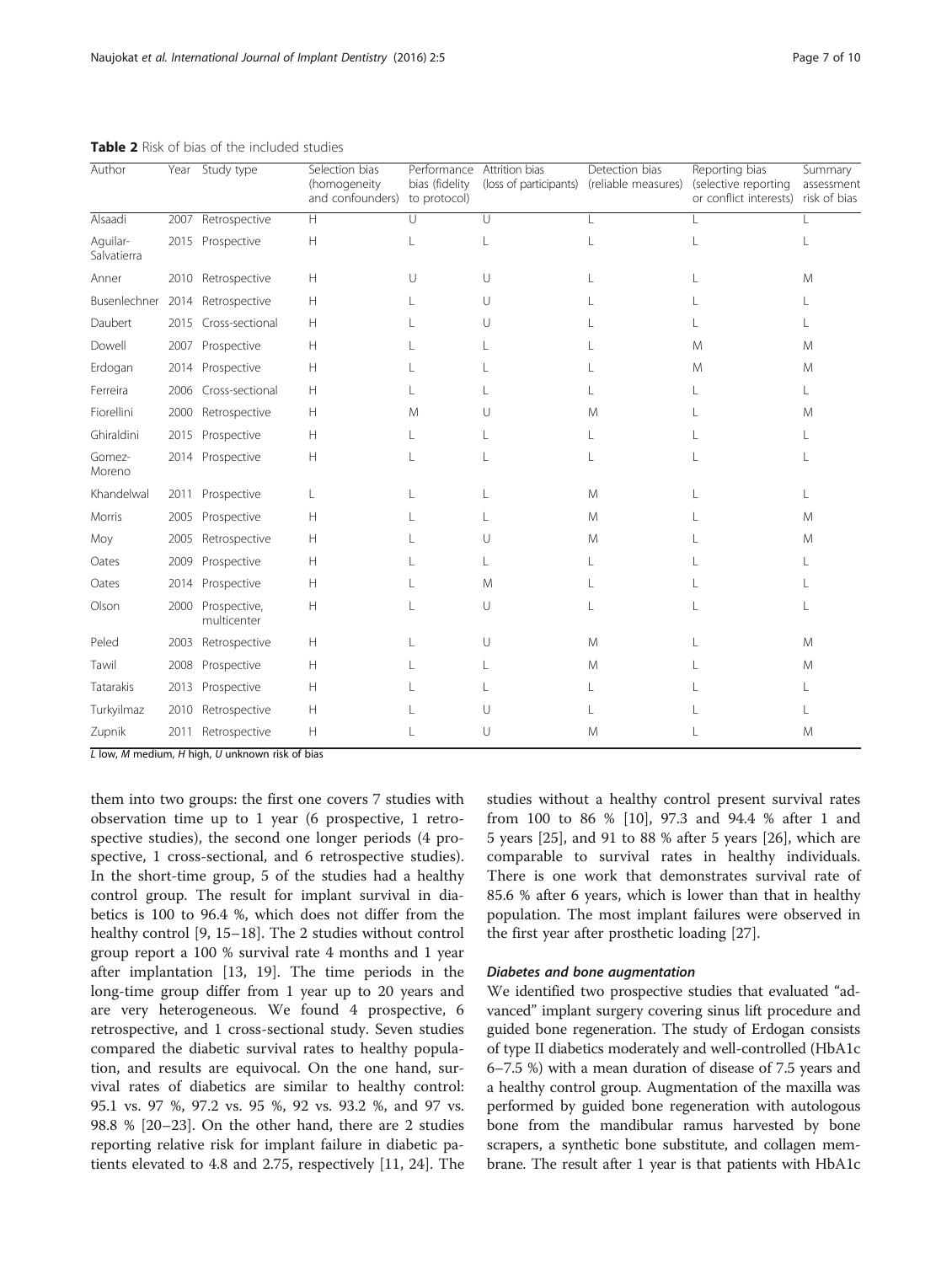levels <7.5 % may undergo staged guided bone regeneration securely [[16](#page-8-0)]. The other study consisted of a larger group of type II diabetic patients and healthy control which were treated with simple or advanced implant therapy. The authors conclude that well- to fairly wellcontrolled diabetic patients with a mean HbA1c of 7.2 % had the same overall survival rate as controls in conventional and advanced implant therapy. No difference was seen when looking at bone resorption [\[23](#page-8-0)].

# Influence of quality of glycemic control

When looking at the question, if diabetes is a risk factor for dental implants, it is not sufficient to decide having diabetes or not. The greater the impact of diabetes, the worse the patient handles with glycemic control. In international studies, the percentage of glycosylated hemoglobin is an indicator for glycemic levels from previous 6–8 weeks. Unfortunately, many studies do not provide data of HbA1c. Some authors call their patient "under well control" or "poorly controlled," without representing any definition. Our search identified seven studies with a clear definition of different qualities of glycemic control by HbA1c. Three defined HbA1c 6–8 % as good, 8–10 % as moderately, and >10 % as poorly controlled. Two studies called HbA1c <8 % better and >8 % poorly controlled and another <7 % well, 7–9 % moderately, and >9 % poorly controlled. While four studies conclude better implant survival and less peri-implant complications in the well-controlled group [[8, 10, 14](#page-8-0), [17\]](#page-8-0), the three others see no difference in implant success even in the poorly controlled patients [[9, 15, 23\]](#page-8-0). The study of Khandelwal treated exclusively patients with poor glycemic control (HbA1c 7.5–11.4 %) and had 98 % implant survival, after 4 months; therefore, he concluded that implant therapy is successful even in poorly controlled diabetes [\[19\]](#page-8-0).

## Influence of duration of diabetes disease

It is plausible that with extended duration of diabetes, the systemic side effects increase. However, the influence of duration of the disease on implant surgery outcome is only very little examined. Most of the included studies (17 of 22) provided no data about duration since diagnosis of diabetes. In five studies, these data were given, but only two of them analyzed the influence on the implant survival. While Olsen concludes that the duration of diabetes may be associated with implant failure [\[26](#page-9-0)], Tawil says that implant survival is independent from diabetes duration [[23](#page-8-0)].

# Influence of supportive therapy

Although there is some controversy over the use of antibiotics in healthy patients, these are recommended in diabetic patients in implant surgery. The reason is the impaired immune system, which can lead to wound infections and healing complications. Some authors indicate the administration of antibiotics for 5–7 days postoperatively; others support the view that there is no significant reduction of wound infection when using antibiotics more than 1 day after surgery. Our literature search resulted in one prospective study that shows a clear benefit using preoperative antibiotics in both type II diabetics and non-diabetics. For implants in the nontype II diabetic group, survival for those implants placed with preoperative antibiotics was 4.5 % higher than implants not provided coverage at placement surgery. This improvement in survival was even greater (10.5 %) for those in the type II diabetic group. These outcomes are clinically important and should be considered clinically significant [[22\]](#page-8-0). But the authors do not describe which antibiotic they used and how long it was administered.

There was a large improvement in implant survival in the type II diabetic patients when chlorhexidine (CHX) (95.6 %, 4.4 % failures) was used at the time of implant placement, as compared to when CHX was not used (86.5 %, 13.5 % failures). This difference in survival (9.1 %) was large enough to be considered clinically significant but was not found in the non-type II diabetic patient. For the non-diabetic group, survival increased only slightly when CHX was used (94.3 %, 5.7 % failures), compared to when CHX was not used (91.8 %, 8.2 % failures) [[22,](#page-8-0) [26](#page-9-0)].

# **Conclusions**

The literature included to this review is very heterogeneous concerning the investigated objects, methods, and conclusions. Diabetes is a group of metabolic diseases in which there are high blood sugar levels over a prolonged period. When looking at the complications and side effects resulting from diabetes, it is important to know which type of diabetes the patient suffers from, if there is any therapy, which kind of therapy, the grade of glycemic control, and duration of the disease. The previously described micro- and macroangiopathies develop with the duration and repetitions of elevated glycemic periods. In most studies, these information are missing and there is only a dichotomy classification of diabetes or healthy. Most studies include patients with wellcontrolled diabetes, and there is no or little effect on implant survival. Many authors conclude that prospective long-time studies are needed to answer the issues. On the other hand, it would be non-ethical to observe patients with poor glycemic control, because healththreatening systemic side effects developed.

Analyzing the available studies, we conclude as follows:

Dental implants are safe and predictable procedures for dental rehabilitation in diabetics. The survival rate of implants in diabetics does not differ from the survival rate in healthy patients within the first 6 years, but in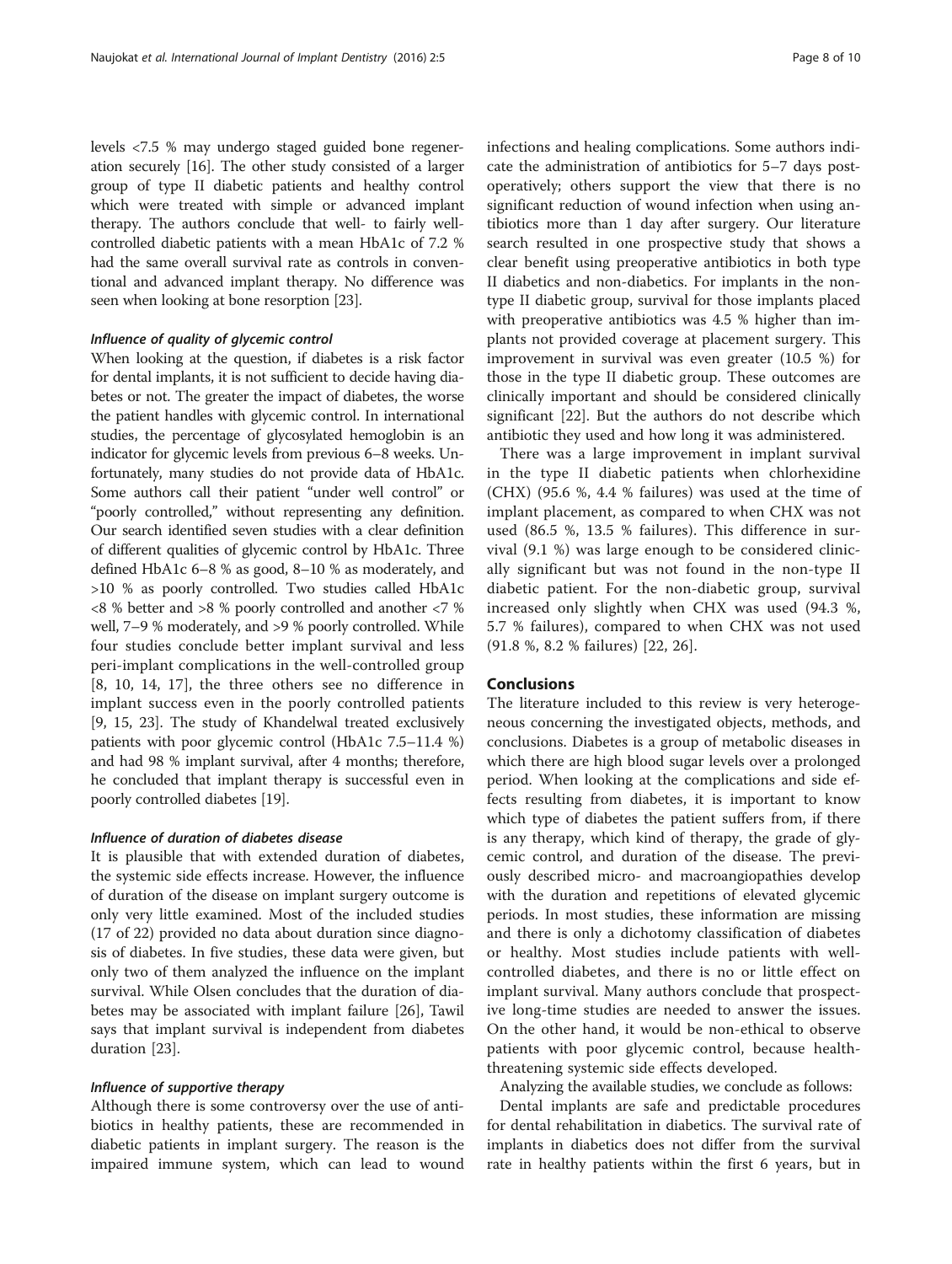<span id="page-8-0"></span>the long-term observation up to 20 years, a reduced implant survival can be found in diabetic patients. Patients with poorly controlled diabetes seem to have delayed osseointegration following implantation. After 1 year, there is no difference between diabetic and healthy individuals, not even to the poorly controlled HbA1c. Therefore, we recommend avoiding immediate loading of the implants. In the first years after implant insertion, there seems to be no elevated risk of peri-implantitis; but in the long-term observation, peri-implant inflammation seems to be increased in diabetic patients. Therefore, a risk-adapted dental recall is helpful to detect early signs of gingivitis, which can easily be treated by dental/implant cleanings to avoid serious peri-implant infection. We found some hints that good glycemic control improves osseointegration and implant survival. Therefore, and to avoid other long-term side effects, the practitioner should ask for the HbA1c and if necessary improvement of antidiabetic therapy should be aimed. In the literature, we found no evidence that bone augmentation procedures like guided bone regeneration and sinus lifts have a higher complication and failure rate in patients with well- to fairly well-controlled diabetes. To improve implant survival and reduce postoperative complications, supportive therapy consisting of prophylactic antibiotics and chlorhexidine mouth rinse is recommended.

#### Competing interests

Hendrik Naujokat, Burkhard Kunzendorf and Jörg Wiltfang declare that they have no competing interests.

#### Authors' contributions

HN has done the data analysis and has written the manuscript. BK has managed the literature search and collected the original literature. JW is the head of the project and developed the project. He revised the manuscript. All authors read and approved the final manuscript.

#### Acknowledgements

The authors appreciate the technical support by Andreas Reinhardt, Department for Oral and Maxillofacial Surgery University Hospital Kiel.

#### Funding

The study is funded by the German Association of Dental Implantology (Deutsche Gesellschaft für Implantologie im Zahn-, Mund- und Kieferbereich e.V.).

# Received: 24 October 2015 Accepted: 5 February 2016 Published online: 11 February 2016

#### References

- 1. Moraschini V, Poubel LA, Ferreira VF, Barboza Edos S. Evaluation of survival and success rates of dental implants reported in longitudinal studies with a follow-up period of at least 10 years: a systematic review. Int J Oral Maxillofac Surg. 2015;44(3):377–88.
- 2. Khader YS, Dauod AS, El-Qaderi SS, Alkafajei A, Batayha WQ. Periodontal status of diabetics compared with nondiabetics: a meta-analysis. J Diabetes Complications. 2006;20(1):59–68.
- 3. Abiko Y, Selimovic D. The mechanism of protracted wound healing on oral mucosa in diabetes. Review. Bosn J Basic Med Sci. 2010;10(3):186–91.
- Danaei G, Finucane MM, Lu Y, Singh GM, Cowan MJ, Paciorek CJ, et al. National, regional, and global trends in fasting plasma glucose and diabetes prevalence since 1980: systematic analysis of health examination surveys

and epidemiological studies with 370 country-years and 2.7 million participants. Lancet (London, England). 2011;378(9785):31–40.

- 5. Chrcanovic BR, Albrektsson T, Wennerberg A. Diabetes and oral implant failure: a systematic review. J Dent Res. 2014;93(9):859–67.
- 6. Moher D, Liberati A, Tetzlaff J, Altman DG. Preferred reporting items for systematic reviews and meta-analyses: the PRISMA statement. PLoS Med. 2009;6(7):e1000097.
- 7. Viswanathan M, Ansari MT, Berkman ND, Chang S, Hartling L, McPheeters LM, Santaguida PL, Shamliyan T, Singh K, Tsertsvadze A, Treadwell JR. Assessing the risk of bias of individual studies in systematic reviews of health care interventions. Agency for Healthcare Research and Quality Methods Guide for Comparative Effectiveness Reviews. March 2012. AHRQ Publication No. 12- EHC047-EF. Available at: [http://www.effectivehealthcare.](http://www.effectivehealthcare.ahrq.gov/ehc/products/322/998/MethodsGuideforCERs_Viswanathan_IndividualStudies.pdf) ahrg.gov/ehc/products/322/998/MethodsGuideforCERs\_Viswanathan [IndividualStudies.pdf](http://www.effectivehealthcare.ahrq.gov/ehc/products/322/998/MethodsGuideforCERs_Viswanathan_IndividualStudies.pdf)
- 8. Oates TW, Dowell S, Robinson M, McMahan CA. Glycemic control and implant stabilization in type 2 diabetes mellitus. J Dent Res. 2009;88(4):367–71.
- 9. Oates Jr TW, Galloway P, Alexander P, Vargas Green A, Huynh-Ba G, Feine J, et al. The effects of elevated hemoglobin A(1c) in patients with type 2 diabetes mellitus on dental implants: survival and stability at one year. J Am Dent Assoc. 2014;145(12):1218–26.
- 10. Aguilar-Salvatierra A, Calvo-Guirado JL, Gonzalez-Jaranay M, Moreu G, Delgado-Ruiz RA, Gomez-Moreno G. Peri-implant evaluation of immediately loaded implants placed in esthetic zone in patients with diabetes mellitus type 2: a two-year study. Clin Oral Implants Res. 2015;27(2):156–61.
- 11. Daubert DM, Weinstein BF, Bordin S, Leroux BG, Flemming TF. Prevalence and predictive factors for peri-implant disease and implant failure: a crosssectional analysis. J Periodontol. 2015;86(3):337–47.
- 12. Ferreira SD, Silva GL, Cortelli JR, Costa JE, Costa FO. Prevalence and risk variables for peri-implant disease in Brazilian subjects. J Clin Periodontol. 2006;33(12):929–35.
- 13. Turkyilmaz I. One-year clinical outcome of dental implants placed in patients with type 2 diabetes mellitus: a case series. Implant Dent. 2010;19(4):323–9.
- 14. Gomez-Moreno G, Aguilar-Salvatierra A, Rubio Roldan J, Guardia J, Gargallo J, Calvo-Guirado JL. Peri-implant evaluation in type 2 diabetes mellitus patients: a 3-year study. Clin Oral Implants Res. 2014;26(9):1031–5.
- 15. Dowell S, Oates TW, Robinson M. Implant success in people with type 2 diabetes mellitus with varying glycemic control: a pilot study. J Am Dent Assoc. 2007;138(3):355–61. quiz 97-8.
- 16. Erdogan O, Ucar Y, Tatli U, Sert M, Benlidayi ME, Evlice B. A clinical prospective study on alveolar bone augmentation and dental implant success in patients with type 2 diabetes. Clin Oral Implants Res. 2014;26(11):1267–75.
- 17. Ghiraldini B, Conte A, Casarin RC, Casati MZ, Pimentel SP, Cirano FR, et al. Influence of glycemic control on peri-implant bone healing: 12-month outcomes of local release of bone-related factors and implant stabilization in type 2 diabetics. Clin Implant Dent Relat Res. 2015. doi:[10.1111/cid.12339.](http://dx.doi.org/10.1111/cid.12339) [Epub ahead of print]
- 18. Alsaadi G, Quirynen M, Komarek A, van Steenberghe D. Impact of local and systemic factors on the incidence of oral implant failures, up to abutment connection. J Clin Periodontol. 2007;34(7):610–7.
- 19. Khandelwal N, Oates TW, Vargas A, Alexander PP, Schoolfield JD, Alex McMahan C. Conventional SLA and chemically modified SLA implants in patients with poorly controlled type 2 diabetes mellitus—a randomized controlled trial. Clin Oral Implants Res. 2011;24(1):13–9.
- 20. Anner R, Grossmann Y, Anner Y, Levin L. Smoking, diabetes mellitus, periodontitis, and supportive periodontal treatment as factors associated with dental implant survival: a long-term retrospective evaluation of patients followed for up to 10 years. Implant Dent. 2010;19(1):57–64.
- 21. Busenlechner D, Furhauser R, Haas R, Watzek G, Mailath G, Pommer B. Long-term implant success at the Academy for Oral Implantology: 8 year follow-up and risk factor analysis. J Periodontal Implant Sci. 2014; 44(3):102–8.
- 22. Morris HF, Ochi S, Winkler S. Implant survival in patients with type 2 diabetes: placement to 36 months. Ann Periodontol. 2000;5(1):157–65.
- 23. Tawil G, Younan R, Azar P, Sleilati G. Conventional and advanced implant treatment in the type II diabetic patient: surgical protocol and long-term clinical results. Int J Oral Maxillofac Implants. 2008;23(4):744–52.
- 24. Moy PK, Medina D, Shetty V, Aghaloo TL. Dental implant failure rates and associated risk factors. Int J Oral Maxillofac Implants. 2005;20(4):569–77.